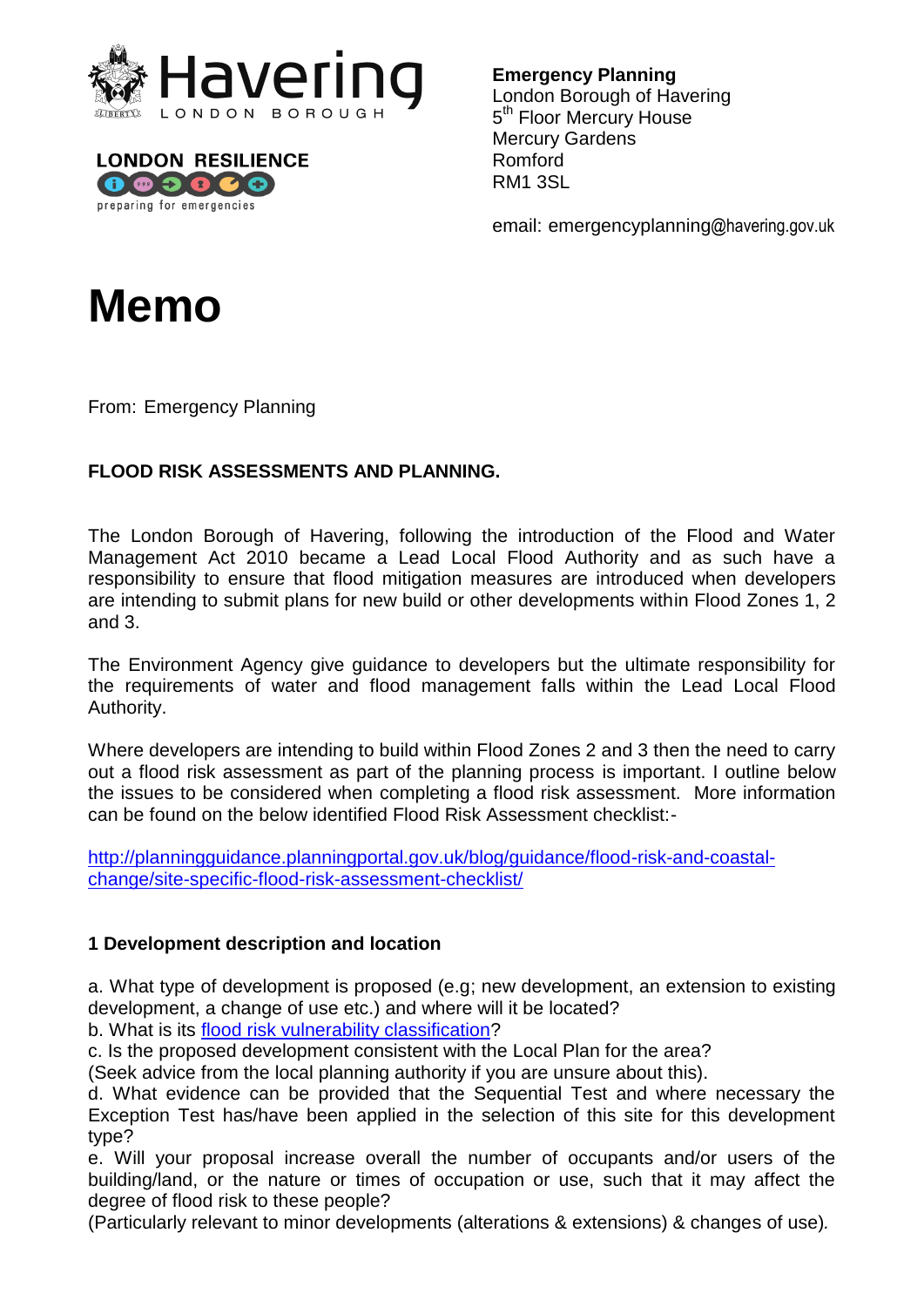# **2. Definition of the flood hazard**

a. What sources of flooding could affect the site?

 b. For each identified source in box 2a above, can you describe how flooding would occur, with reference to any historic records where these are available?

c. What are the existing surface water drainage arrangements for the site?

# **3. Probability**

 a. Which flood zone is the site within? (As a first step, check the Flood Map for Planning (Rivers and Sea) on the Environment Agency's web site)

 b. If there is a Strategic Flood Risk Assessment covering this site (check with the local planning authority). Does this show the same or a different flood zone compared with the Environment Agency's flood map? (If different you should seek advice from the local planning authority and, if necessary, the Environment Agency).

 c. What is the probability of the site flooding, taking account of the maps of flood risk from rivers and the sea and from surface water, on the Environment Agency's web site,and the Strategic Flood Risk Assessment, and of any further flood risk information for the site?

 d. If known, what (approximately) are the existing rates and volumes of surface water runoff generated by the site?

### **4. Climate change**

 How is flood risk at the site likely to be affected by climate change? Further information on climate change and development and flood risk is available on the Environment Agency's web site.

#### **5. Detailed development proposals**

 Where appropriate, are you able to demonstrate how land uses most sensitive to flood damage have been placed in areas within the site that are at least risk of flooding (including providing details of the development layout)?

#### **6. Flood risk management measures**

 How will the site/building be protected from flooding, including the potential impacts of climate change, over the development's lifetime?

## **7. Off site impacts**

 a. How will you ensure that your proposed development and the measures to protect your site from flooding will not increase flood risk elsewhere?

 b. How will you prevent run-off from the completed development causing an impact elsewhere?

c. Are there any opportunities offered by the development to reduce flood risk elsewhere?

## **8. Residual risks**

 a. What flood-related risks will remain after you have implemented the measures to protect the site from flooding?

 b. How, and by whom, will these risks be managed over the lifetime of the development? (E.g., flood warning and evacuation procedures).

## 9. **Emergency Provision**